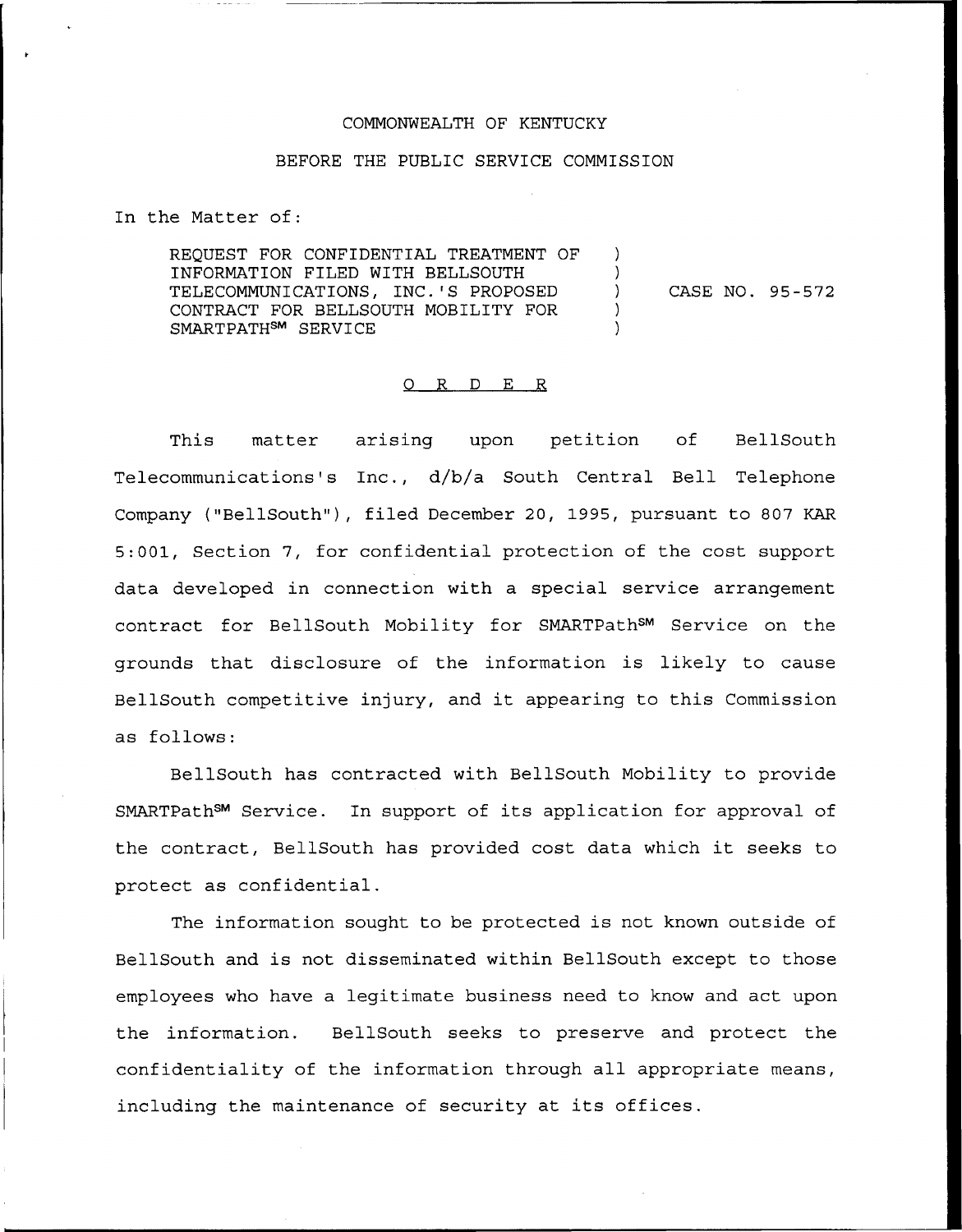KRS 61.872(1) requires information filed with the Commission to be available for public inspection unless specifically exempted by statute. Exemptions from this requirement are provided in KRS 61.878(1). That subsection of the statute exempts several categories of information. One category exempted in paragraph (c)1 of that subsection is commercial information confidentially disclosed to the Commission which if made public would permit an unfair commercial advantage to competitors of the party from whom the information was obtained. To qualify for the exemption, the party claiming confidentiality must demonstrate actual competition and <sup>a</sup> likelihood of substantial competitive injury if the information is disclosed. Competitive injury occurs when. disclosure of the information gives competitors an unfair business advantage.

SMARTPath<sup>SM</sup> Service is a private line service. BellSouth's competitors for private line networks are interexchange carriers, competitive access providers, and providers of microwave service, digital radio and fiber networks. Disclosure of the information would enable such competitors to determine BellSouth's cost and contribution from the service, which they could use in marketing their competing service. Therefore, disclosure of the information is likely to cause BellSouth competitive injury, and the information should be protected as confidential.

This Commission being otherwise sufficiently advised,

IT IS ORDERED that the cost support data filed in support of the proposed contract with BellSouth Mobility for SMARTPathSM

 $-2-$